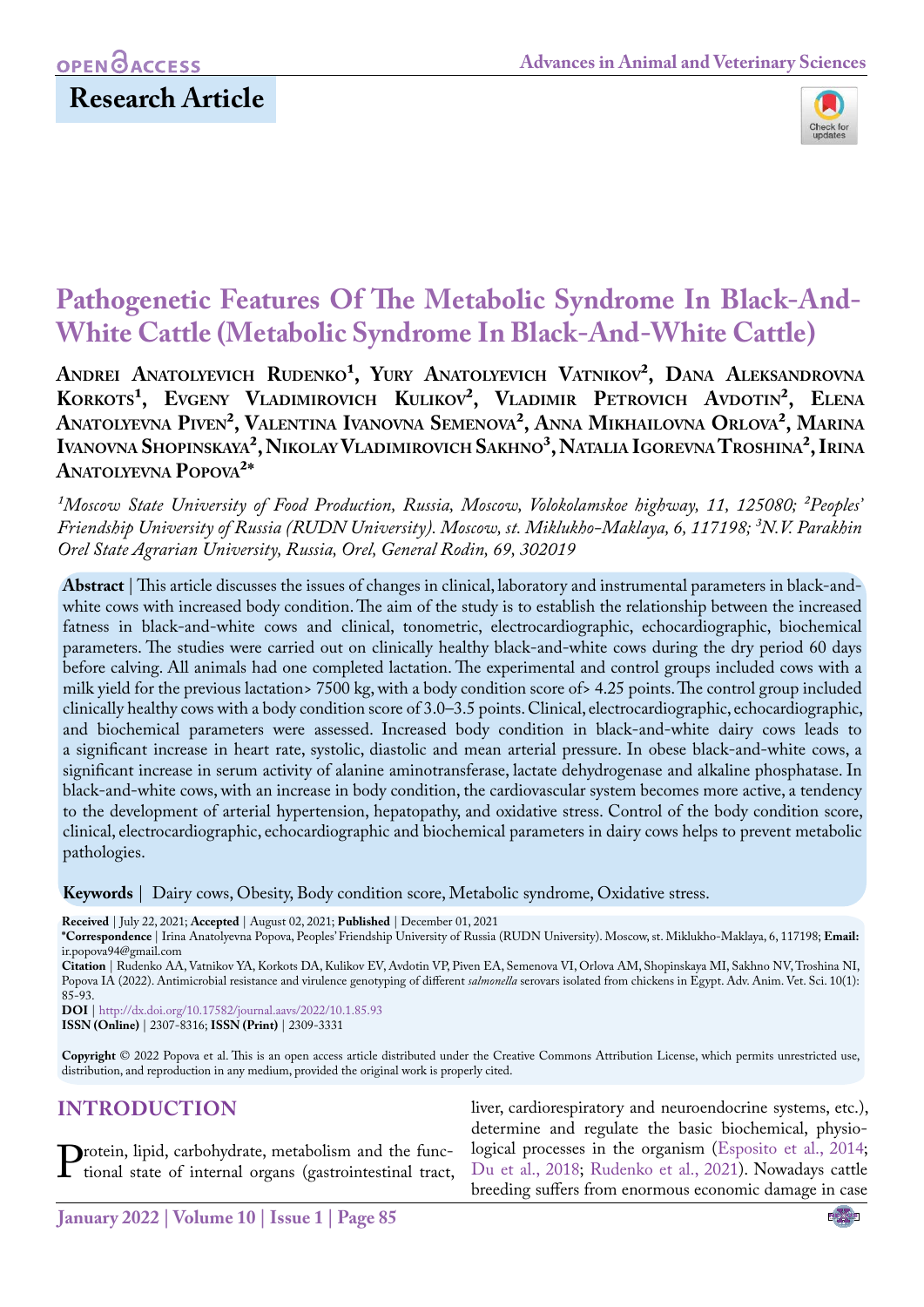of metabolic disorders and diseases of internal organs due to the many factors, such as animal death, a decrease in productivity and reproductive function, the development of many infectious, invasive and non-infectious diseases. In this regard material costs for therapeutic and prophylactic activities increase [\(Putman et al., 2018](#page-7-1); [Zhang et al., 2018;](#page-8-0) Schuh et al., 2019).

The correlation between the live weight and the storage of adipose tissue in productive domestic animals is the main reason for the integrated visual system development. This system helps to assess the condition of animals in dairy farming (D'Occhio et al., 2019; [Vailati-Riboni et al., 2020](#page-7-2)) and serves as a criterion for the feeding organization and allows to track the change in the ratio between body weight and body fat ([Salcedo-Tacuma et al., 2020;](#page-7-3) Melendez et al., 2020).

Fatness in highly productive dairy cows has a significant effect on the productivity, milk composition, and the occurrence of some diseases ([Dervishi et al., 2016](#page-6-2); [Singh](#page-7-4)  [et al., 2020](#page-7-4)). Both reduced and increased body condition has a negative effect on reproductive function in cows. It is also a risk factor for the metabolic disorders development (López-Gatius et al., 2003). Metabolic pathologies often occur in highly productive dairy cows and have a significant economic effect ([Humer et al., 2018](#page-6-3); [Dong et](#page-6-4)  [al., 2019\)](#page-6-4). The most dangerous and widespread metabolic disease in dairy cows is ketosis ([Wu et al., 2020](#page-7-5); Puppel et al., 2019). One of the factors in the ketosis development is overfeeding during the dry period. It causes a significant deposition of adipose tissue in the body and its active mobilization with the synthesis of ketone bodies in the early postpartum period [\(Steeneveld et al., 2020\)](#page-7-6).

Determining the optimal condition of dairy cows during the calving interval and establishing the relationship between condition and production traits allows to control productive and reproductive qualities, optimize feeding conditions, and monitor the health of animals [\(Quigley et](#page-7-7)  [al., 2017](#page-7-7); Neeland et al., 2019; Otten et al., 2018).

In this regard, the determination of the dairy cows condition and the study of relationship with clinical, biochemical and instrumental indicators of the health status of animals is of particular interest.

The aim of research is to establish the relationship between the increased fatness of black-and-white cows with clinical, tonometric, electrocardiographic, echocardiographic, and biochemical parameters.

# **Ethical approval**

**Materials and methods**

The present studies were carried out in accordance with the State program of Peoples' Friendship University of Russia (RUDN University). Selective research on animals was conducted after reciving approval of Bioethics comission SREC PFUR.

#### **STUDY DESIGN**

The study was conducted in accordance with the recommendations of the Helsinki Declaration and approved by the Ethics Committee of the Peoples' Friendship University of Russia (EA1 / 1811, 05.10.2020). The studies were carried out on clinically healthy black-and-white cows on the farm of the Moscow region. The study was carried out on cows during the dry period 60 days before calving. All animals had one completed lactation. The experimental and control groups included cows with a milk yield for the previous lactation> 7500 kg. Animals were selected for the experimental group using inclusion and exclusion criteria, as well as the principle of analog pairs. Inclusion criteria: clinically healthy black-and-white cows, with a body condition score of> 4.25 points. Exclusion criteria: acute inflammatory processes (pericarditis, pleurisy, peritonitis, laminitis), infectious and parasitic diseases. The control group included clinically healthy cows with a body condition score of 3.0–3.5 points. Body condition was assessed visually and by palpation of the spine in the lumbar region, sacrum, and first caudal vertebrae. To assess the nutritional status in dairy cows, a 5-point system was used, with a step of ± 0.25 points (Chebel et al., 2018).

#### **Clinical research methods**

During the experiments and recording the results, the following research methods were used: thermometry, examination, palpation, percussion, tonometry, electrocardiography, echocardiography, serum chemistry.

#### **TONOMETRY**

Blood pressure was measured by high-resolution oscillometry on the tail artery using a PetMAP graphic II veterinary tonometer (Cardio Command Inc., USA). The cuff size corresponded to 40% of the tail circumference. 5-7 consecutive measurements of the blood pressure level were carried out, excluding abnormal results with a deviation of more than 10%, and the arithmetic mean value was calculated [\(Mossa et al., 2018\)](#page-6-5).

#### **Electrocardiographic method**

Electrocardiograms in cows were recorded directly on the farm in the morning from 9.00 to 12.00 AM. The study was carried out during the resting period of the animal, to minimize the impact of any stress factors. To apply elec-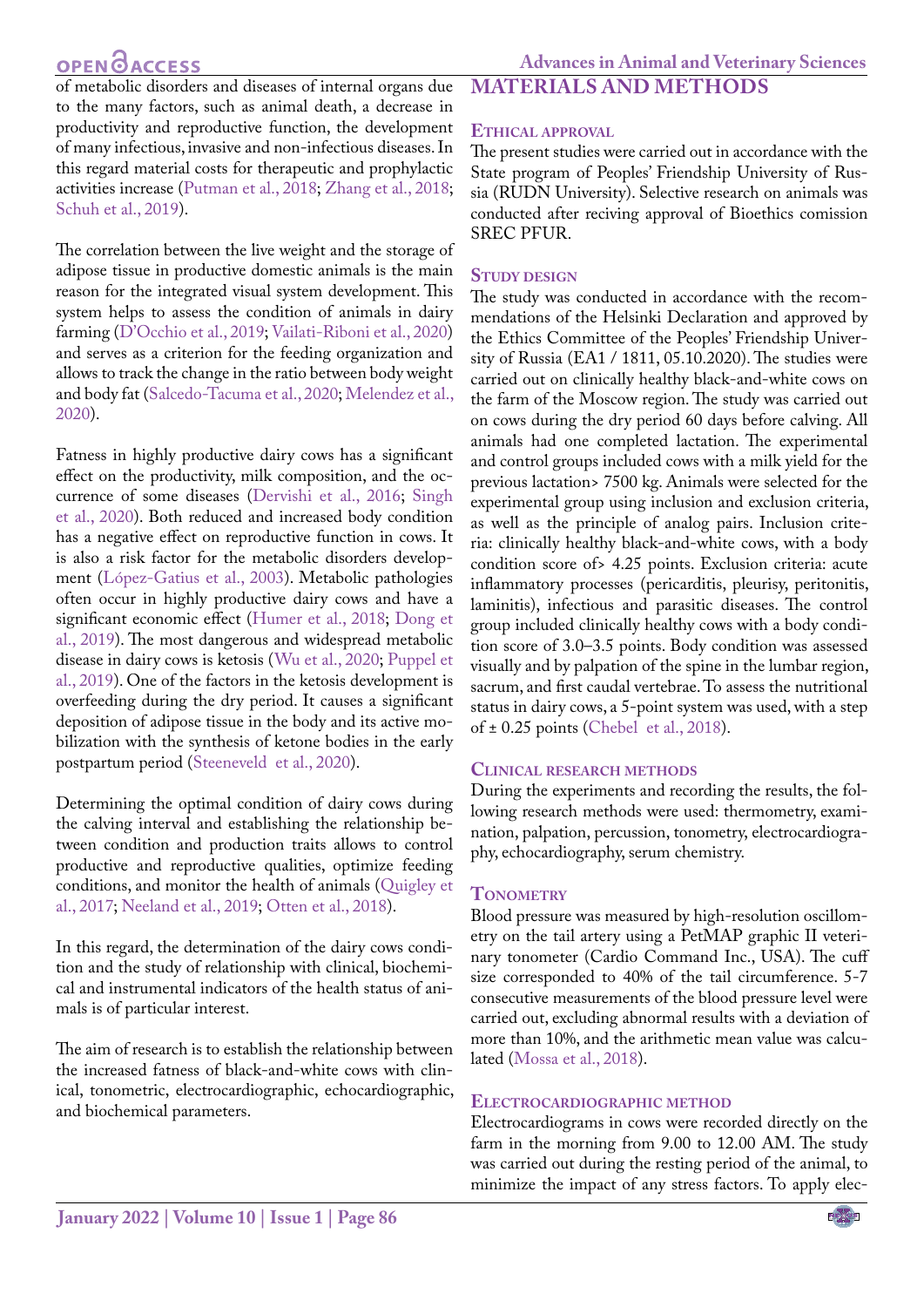trodes, the skin of the animal was preliminarily defatted with 95 ° ethanol, then its surface was moistened with Mediagel gel (Geltek-Medica, Russia) to optimize the contact and obtain a good quality electrocardiogram. A standard electrocardiogram was obtained using precordial leads according to a well-known method [\(Bonelli et al., 2018](#page-6-6)). The positive electrode was located at the level of the 5th left intercostal space caudal to the olecranon process, the negative electrode was located on the jugular groove in the lower 1/3 of the left neck, the third electrode was at the level of the left shoulder point. We used an EK1T-04 Midas apparatus (Russian Federation) (recording speed 50 mm / s, gain 1 mV / 10 mm).

#### **Echocardiographic method**

All echocardiographic studies were performed without sedation of animals in a standing position with the right thoracic limb laid forward ([Hallowell et al., 2007\)](#page-6-7). For the study, right-sided parasternal projections were used in the long and short axes of the left ventricle. A thick layer of Mediagel ultrasonic contact gel (Russian Federation) was used. The location of the sensor was 5–10 cm dorsal to the right olecranon process in 3–4 intercostal spaces. To optimize the quality of the ultrasound image, adjustment of depth, focal length, and signal amplification were used (total and in depth of scan). Images were obtained in the following projections: right cranial parasternal long-axis view to assess the outflow tract of the right ventricle, right caudal parasternal long-axis view to assess the left chambers of the heart and aortic root; right parasternal projection along the short axis at the levels of the aortic valve (assessment of the size of the aorta and left atrium), tendon chords of the mitral valve (assessment of the size of the interventricular septum, free wall and left ventricle). The following echocardiographic parameters were measured: the size of the left atrium (LA), the diameter of the aortic root (Ao), the size of the interventricular septum in diastole (IVSD) and systole (IVSS), the size of the free wall of the left ventricle in diastole (WLVD) and systole (WLVS), end-diastolic dimension (EDD), end-systolic dimension (ESD), left ventricular shortening fraction (FS). The study used a portable Mindray M7 ultrasound scanner with a P4-2s sector phased transducer (scanning frequency 1.3-4.7 MHz).

#### **Biochemical methods**

Blood sampling was carried out in the morning before feeding the animals. Blood samples were taken from the tail saphenous vein into vacuum tubes with a blood coagulation activator. Using a semi-automatic biochemical analyzer Stat Fax 1904 Plus (Awareness Technology, USA), the activity of alanine (ALT) and aspartic aminotransferase (AST) was determined in the blood serum by the Reitman-Frenkel method, lactate dehydrogenase (LDH) by the kinetic method, creatine phosphokinase (CK) meth-

od, alkaline phosphatase (ALP), urea - color reaction with diacetyl monoxime, creatinine - Jaffe reaction according to Popper method, cholesterol - enzymatic colorimetric method, triglycerides - turbidimetric method, total protein - biuret reaction, albumin - nephelometric biochemical method using (Olvex Diagnosticum, Russian Federation). The concentration of cardiac troponin in blood serum was determined by chemiluminescence immunoassay on microparticles on an Architect i2000 analyzer (Abbott, USA). The concentration of glucose and ketone bodies in the blood was measured using a FreeStyle Optimum Xceed glucose meter (Abbott Diabetes Care, China). The concentration of malondialdehyde in blood serum was determined in the test with thiobarbituric acid, ceruloplasmin - in the reaction with phenylenediamine dihydrochloride according to the following procedure ([Stepanova et](#page-7-8)  [al., 2019](#page-7-8)).

#### **STATISTICAL METHODS**

During the primary statistical processing, the normality of the distribution of the obtained digital data was preliminarily assessed using the Shapiro - Wilk test. When comparing two groups, the numerical indicators of which did not correspond to the normal distribution of signs, the nonparametric Mann-Whitney U-test was used. A 95% confidence interval (CI) was calculated. The difference between the indicators of cows in the experimental and control groups was considered significant at p <0.05. All calculations were performed on a personal computer using the statistical program STATISTICA 7.0 (StatSoft, USA).

### **Results and discussion**

A sharp increase in body condition can cause a variety of hemodynamic changes that lead to both morphological and functional changes in the cardiovascular system. The high incidence of obesity leads to a high prevalence of cardiovascular complications, in particular, pulmonary hypertension syndrome associated with the pathology of the left heart chambers ([Alpert et al., 2016\)](#page-6-8). The problem of obesity in cattle is very relevant, since a sharp increase in body condition is a predictor of the metabolic multimorbid diseases development ([Smith et al., 1997](#page-7-9); Gärtner et al., 2019). The correlation between the detection and pathogenesis of cardiovascular complications in humans and high-yielding cows is similar ([Krafsur et al., 2019\)](#page-6-9).

In our study it was found that in clinically healthy cows of the control group the body condition score averaged 3.14 ± 0.04 points (95% CI 3.0 - 3.3), and body weight - 465.5 ± 4, 7 kg (95% CI 455.6 - 475.2), and in animals of the experimental group these parameters were significantly (p <0.001) 1.4 and 1.2 times higher, respectively ([Table 1](#page-3-0)).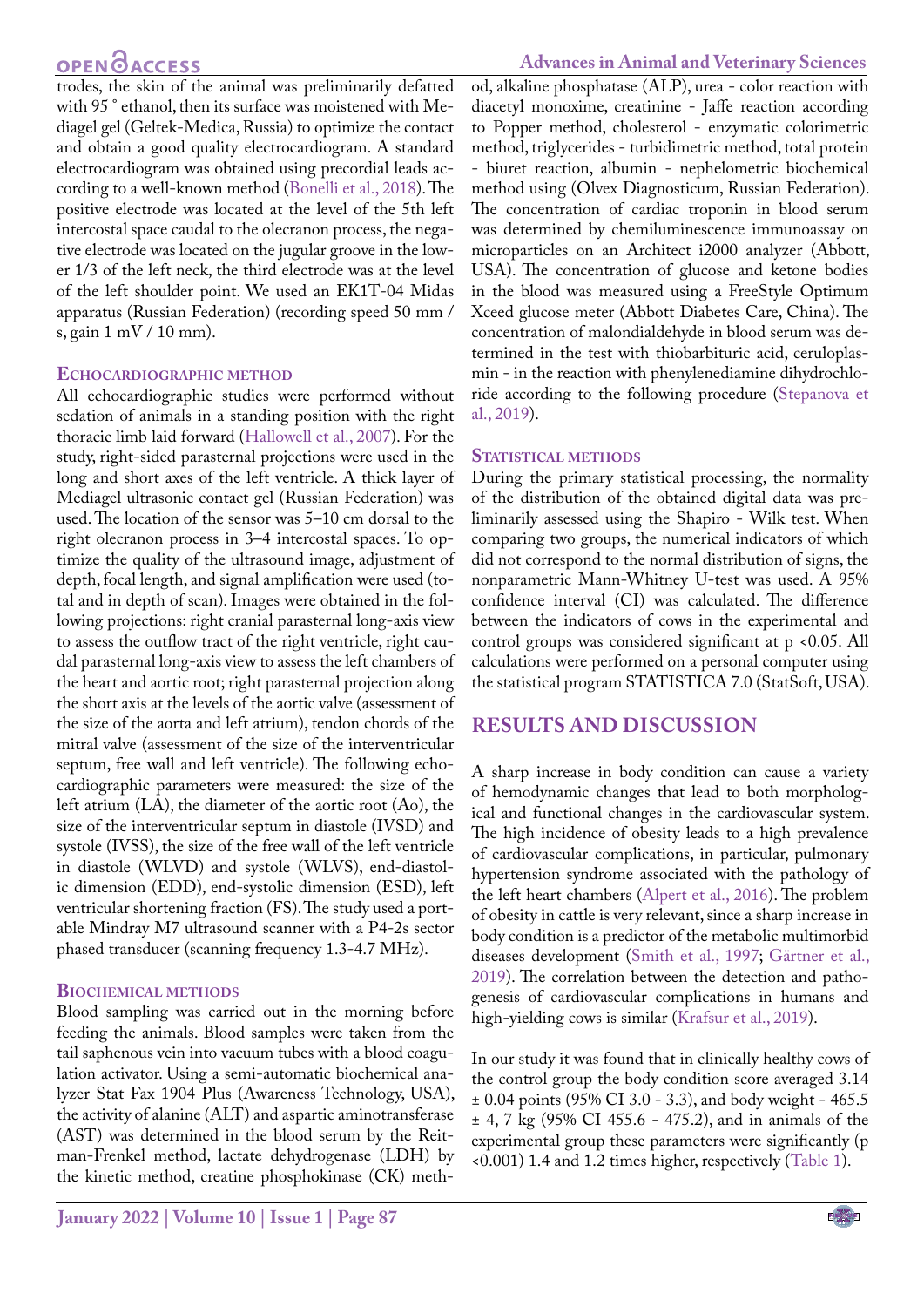# **OPEN**OACCESS

<span id="page-3-0"></span>**1:** Influence of the nutritional status in dairy cows on clinical indicators

| Value                           | Normal body condition (n=20) |                 | Increased body condition (n=20) |                 |
|---------------------------------|------------------------------|-----------------|---------------------------------|-----------------|
|                                 | $M \pm m$                    | 95% CI          | $M \pm m$                       | 95% CI          |
| Body condition score            | $3,14\pm0,04$                | $3,0-3,3$       | $4,41\pm0,05***$                | $4,2 - 4,6$     |
| Body weight, kg                 | $465,5 \pm 4,7$              | $455,6 - 475,2$ | $566,5\pm 6,8$ ***              | $552,2 - 580,7$ |
| Temperature, <sup>o</sup> C     | $38,4\pm0,1$                 | $38,2 - 38,5$   | $38,4\pm0,1$                    | $38,3 - 38,6$   |
| Pulse, beats / min              | $72,5 \pm 1,5$               | $69,5 - 80,3$   | $79,6\t\pm\t1,4$ **             | $76,6 - 82,6$   |
| Breathing, units / min          | $16,3\t\pm0,8$               | $14,6 - 17,9$   | $21,1\pm1,0$ <sup>**</sup>      | $18,9 - 23,1$   |
| Systolic blood pressure, mmHg   | $113,7 \pm 1,5$              | $131,0 - 125,2$ | $131,0{\pm}2,8^{***}$           | $125,2 - 136,8$ |
| Diastolic blood pressure, mm Hg | $49,8 \pm 1,9$               | $45,8 - 53,7$   | 74,6±2,2***                     | $70,0 - 79,2$   |

**Note:**  $\hat{p}$  <0.05),  $\hat{p}$  <0.01);  $\hat{p}$  <0.001) - the reliability of the difference between the indicators of the group of animals with obesity and clinically healthy (Mann-Whitney test), CI - confidence interval

<span id="page-3-1"></span>

| Table 2: Influence of the nutritional status on electrocardiographic parameters |
|---------------------------------------------------------------------------------|
|---------------------------------------------------------------------------------|

| Value   | Normal body condition (n=20) |                   | Increased body condition (n=20) |                 |
|---------|------------------------------|-------------------|---------------------------------|-----------------|
|         | $M \pm m$                    | 95% CI            | $M \pm m$                       | 95% CI          |
| P, ms   | $78,4 \pm 1,9$               | $74,4 - 82,3$     | $78,4{\pm}2,0$                  | $74,2 - 82,5$   |
| PQ, ms  | $167,0{\pm}4,6$              | $157,5 - 176,5$   | $144,4\pm4,2$ ***               | $135,6 - 153,1$ |
| QRS, ms | $73,7{\pm}2,6$               | $68,2 - 79,1$     | $70,5{\pm}2,0$                  | $66,4 - 74,6$   |
| QT, ms  | $350,3+8,8$                  | $331,9 - 368,6$   | $320,8 \pm 11,8$                | $296,1 - 345,5$ |
| PII, mV | $0,22\pm0,01$                | $0,15-0,19$       | $0,15\pm0,01***$                | $0,12-0,17$     |
| SII, mV | $-0,64\pm0,03$               | $-0,72 - (-0,58)$ | $-0,38\pm0,06***$               | $-0,49-(-0,26)$ |
| TII, mV | $0,34\pm0,03$                | $0,27-0,41$       | $0,19\pm0,03$ ***               | $0,14-0,25$     |
| ST, mV  | $0,03\pm0,02$                | $-0,04 - 0,04$    | $-0,03\pm0,02$                  | $-0,10-0,01$    |

Note:  $*$  (p <0.05), \*\* (p <0.01); \*\*\* (p <0.001) - the reliability of the difference between the indicators of the group of obese and clinically healthy animals (Mann-Whitney test).

<span id="page-3-2"></span>

| Table 3: Influence of the nutritional status on echocardiographic parameters |
|------------------------------------------------------------------------------|
|------------------------------------------------------------------------------|

| Value        | Normal body condition (n=20) |               | Increased body condition (n=20) |               |
|--------------|------------------------------|---------------|---------------------------------|---------------|
|              | $M \pm m$                    | 95% CI        | $M \pm m$                       | 95% CI        |
| LA, cm       | $7,5\pm0,2$                  | $7,2 - 7,8$   | $7,7\pm0,2$                     | $6,7 - 8,0$   |
| Ao, cm       | $6,0{\pm}0,1$                | $5,8-6,1$     | $6,1\pm0,1$                     | $7,2 - 7,9$   |
| $LA/Ao$ , un | $1,26\pm0,02$                | $1,21 - 1,31$ | $1,22\pm0,03$                   | $1,16 - 1,28$ |
| IVSD, cm     | $1,77\pm0,04$                | $1,69 - 1,85$ | $2,01\pm0,04**$                 | $1,92 - 2,09$ |
| IVSS, cm     | $2,83\pm0,05$                | $2,72 - 2,93$ | $2,92\pm0,04$                   | $2,84 - 3,01$ |
| WLVD, cm     | $1,97\pm0,05$                | $1,86 - 2,71$ | $2,03\pm0,04$                   | $1,94 - 2,11$ |
| WLVS, cm     | $2,87\pm0,03$                | $2,79 - 2,94$ | $3,11\pm0,03**$                 | $3,03 - 3,18$ |
| EDD, cm      | $7,73\pm0,13$                | $7,45 - 7,99$ | $7,90\pm0,13$                   | $7,62 - 8,17$ |
| ESD, cm      | $4,98\pm0,12$                | $4,74-5,23$   | $5,19\pm0,10$                   | $4,99-5,39$   |
| FS, %        | $35,5 \pm 1,2$               | $33,0 - 37,9$ | $33,9 \pm 1,3$                  | $31,1 - 36,7$ |

Note:  $*$  (p <0.05), \*\* (p <0.01); \*\*\* (p <0.001) - the reliability of the difference between the indicators of the group of obese and clinically healthy animals (Mann-Whitney test).

<span id="page-3-3"></span>**Table 4:** Influence of the nutritional status on the biochemical parameters

| Value    | Normal body condition (n=20) |                 | Increased body condition (n=20) |                 |
|----------|------------------------------|-----------------|---------------------------------|-----------------|
|          | $M \pm m$                    | 95% ДИ          | $M \pm m$                       | 95% ДИ          |
| ALT, U/1 | $44,7{\pm}4,0$               | $36,2 - 53,1$   | $77,7\pm4,9$ ***                | $67,4 - 87,9$   |
| AST, U/1 | $110,9{\pm}4,4$              | $101,8 - 120,1$ | $126,8\t\pm\t6,3$               | $113,5 - 140,1$ |
| LDH, U/1 | $246,2\pm 17,3$              | $209,9 - 282,4$ | $328,9\pm 18,2$ ***             | $290,9 - 366,8$ |

US **January 2022 | Volume 10 | Issue 1 | Page 88**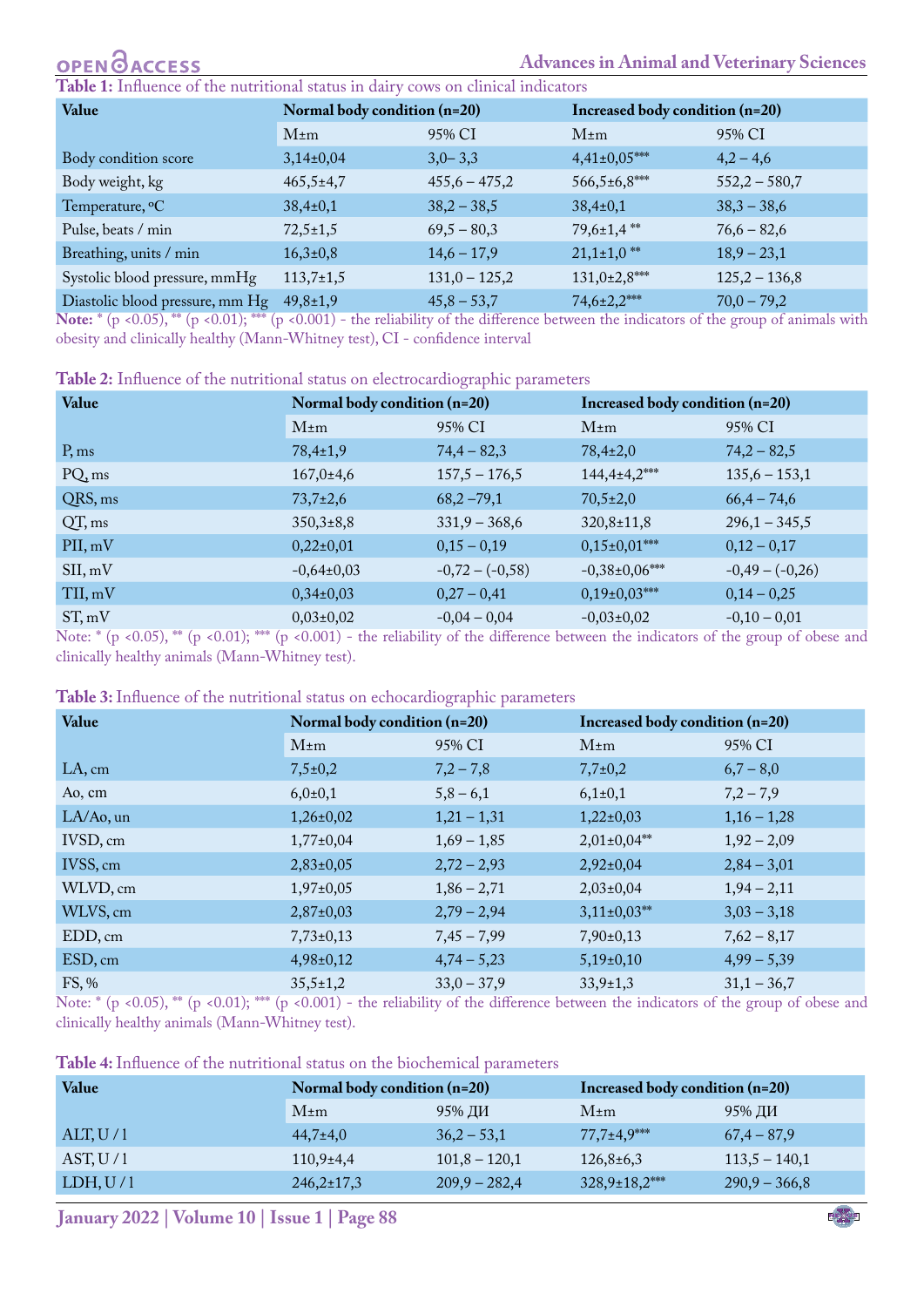| <b>OPEN</b> OACCESS          |                |                 |                     | <b>Advances in Animal and Veterinary Sciences</b> |
|------------------------------|----------------|-----------------|---------------------|---------------------------------------------------|
| CK, U/1                      | $93,6 \pm 6,6$ | $79,8 - 107,3$  | $128,2{\pm}11,1$    | $104,9 - 151,4$                                   |
| ALP, U $/1$                  | 120,0:6,6      | $106,1 - 133,9$ | 209,9±20,8*         | $166,4 - 253,4$                                   |
| Troponin, ng / ml            | $0,04\pm0,01$  | $0,01 - 0,06$   | $0,07\pm0,02$       | $0,03 - 0,10$                                     |
| Urea, mmol / 1               | $4,1\pm0,3$    | $3,5 - 4,7$     | $3,7\pm0,3$         | $3,0-4,4$                                         |
| Creatinine, µmol / 1         | $126,1+9,2$    | $106,8 - 145,4$ | $131,7+8,1$         | $114,7 - 148,7$                                   |
| Glucose, mmol / 1            | $2,7+0,1$      | $2,4-2,9$       | $2,6 \pm 0,1$       | $2,4-2,8$                                         |
| Ketone bodies, mmol / 1      | $0,72\pm0,04$  | $0,65 - 0,80$   | $0,69{\pm}0,07$     | $0,55 - 0,84$                                     |
| Cholesterol, mmol / 1        | $2,9+0,2$      | $2,6 - 3,2$     | $4,6\pm0,2$ ***     | $4,2 - 5,1$                                       |
| Triglycerides, mmol / 1      | $0,8{\pm}0,1$  | $0,7-0,9$       | $1,6{\pm}0,1^{***}$ | $1,3 - 1,9$                                       |
| Total protein, $g/1$         | $73,7{\pm}1,2$ | $71,2 - 76,2$   | $75,9 \pm 1,1$      | $73,7 - 78,1$                                     |
| Albumin, $g/1$               | $31,4\pm0,7$   | $30,2 - 32,6$   | $32,1\pm0,6$        | $30,7 - 33,4$                                     |
| Malonic dialdehyde, µmol / 1 | $1,3+0,04$     | $1,2 - 1,4$     | $2,3\pm0,13***$     | $2,1 - 2,6$                                       |
| Ceruloplasmin, mmol / 1      | $1,5+0,1$      | $1,4-1,7$       | $2,7+0,1***$        | $2,4 - 3,0$                                       |

Note:  $*$  (p <0.05),  $**$  (p <0.01);  $**$  (p <0.001) - the reliability of the difference between the indicators of the group of obese and clinically healthy animals (Mann-Whitney test).

In human medicine, obesity cardiomyopathy is described. People with obesity may experience systolic and diastolic dysfunction, myocardial hypertrophy, and arterial hypertension syndrome [\(Alpert, 2001\)](#page-6-10). In human medicine, metabolic syndrome is well described as a combination of obesity, insulin resistance, dyslipidemia, and arterial hypertension [\(Samson and Garber, 2014;](#page-7-10) [Nishida and Otsu,](#page-7-11)  [2017](#page-7-11); [Saklayen, 2018;](#page-7-12) [Nakamura and Sadoshima, 2020](#page-7-13)). In veterinary medicine, metabolic syndrome has not been adequately studied [\(Morgan, 2015;](#page-6-11) [Krafsur, 2019](#page-6-9)).

As presented in the data of [Table 1,](#page-3-0) in highly productive clinically healthy black-and-white cows, some changes were noted. The pulse rate (by 1.1 times;  $p \le 0.01$ ), the respiratory rate (in 1.29 times;  $p \le 0.01$ ), the level of systolic (1.15 times; p <0.001), diastolic (1.49 times; p <0.001) and mean arterial pressure (1.49 times;  $p \le 0.001$ ) significantly increased compared to cows with a normal body condition score. It should be noted that between groups of cows there were no significant changes in rectal body temperature, pulse rate and respiratory rate at rest. These changes are obviously associated with the activation of the neurohumoral system. Neurohumoral, immune-inflammatory and metabolic pathophysiological mechanisms can contribute to the obesity and initiate the chronic heart failure syndrome development [\(Chernigova et al., 2019](#page-6-12); [Vatnikov et](#page-7-2)  [al., 2019](#page-7-2); [Vatnikov et al., 2020\)](#page-7-14). Obesity is accompanied by the arterial hypertension development in dogs [\(Tropf et](#page-7-15)  [al., 2017\)](#page-7-15), cats [\(Zahrazadeh et al., 2018\)](#page-8-1), pigs [\(Zhang et al.,](#page-8-2) [2015](#page-8-2)), horses [\(Patterson et al., 2020\)](#page-7-16) and humans ([Fantin](#page-6-13)  [et al., 2019;](#page-6-13) [Seravalle and Grassi, 2017](#page-7-17)). Obesity in dogs is accompanied by a significant change in metabolism: an increase in the ratio of serum insulin to glucose concentration, dyslipidemia, increased cholesterol, triglycerides, high density lipoproteins ([Tropf et al., 2017](#page-7-15)).

The change in mean arterial blood pressure in cows depending on the nutritional status is shown in [Figure 1.](#page-4-0)



<span id="page-4-0"></span>Figure 1: Influence of the nutritional status in clinically healthy cattle on mean arterial blood pressure (by the Mann-Whitney test)

In clinically healthy black-and-white cows with a normal body condition score, the mean arterial blood pressure averaged 71.1 ± 1.6 mm Hg. (95% CI 67.8 - 74.3), compared with animals with increased fatness - 93.4 ± 1.8 mm. rt. Art. (95% CI 89.5 - 97.2). These changes in cows from different experimental groups were found to be statistically significant ( $p \le 0.001$ ).

[Table 2](#page-3-1) presents the influence of the nutritional status in black-and-white cows on the electrocardiographic parameters.

It should be noted that we have not established clinically significant changes in the function of excitability, conductivity, automatism, repolarization in animals of different experimental groups. All cows had a regular sinus rhythm with a normal heart rate (sinus normocardia). However, it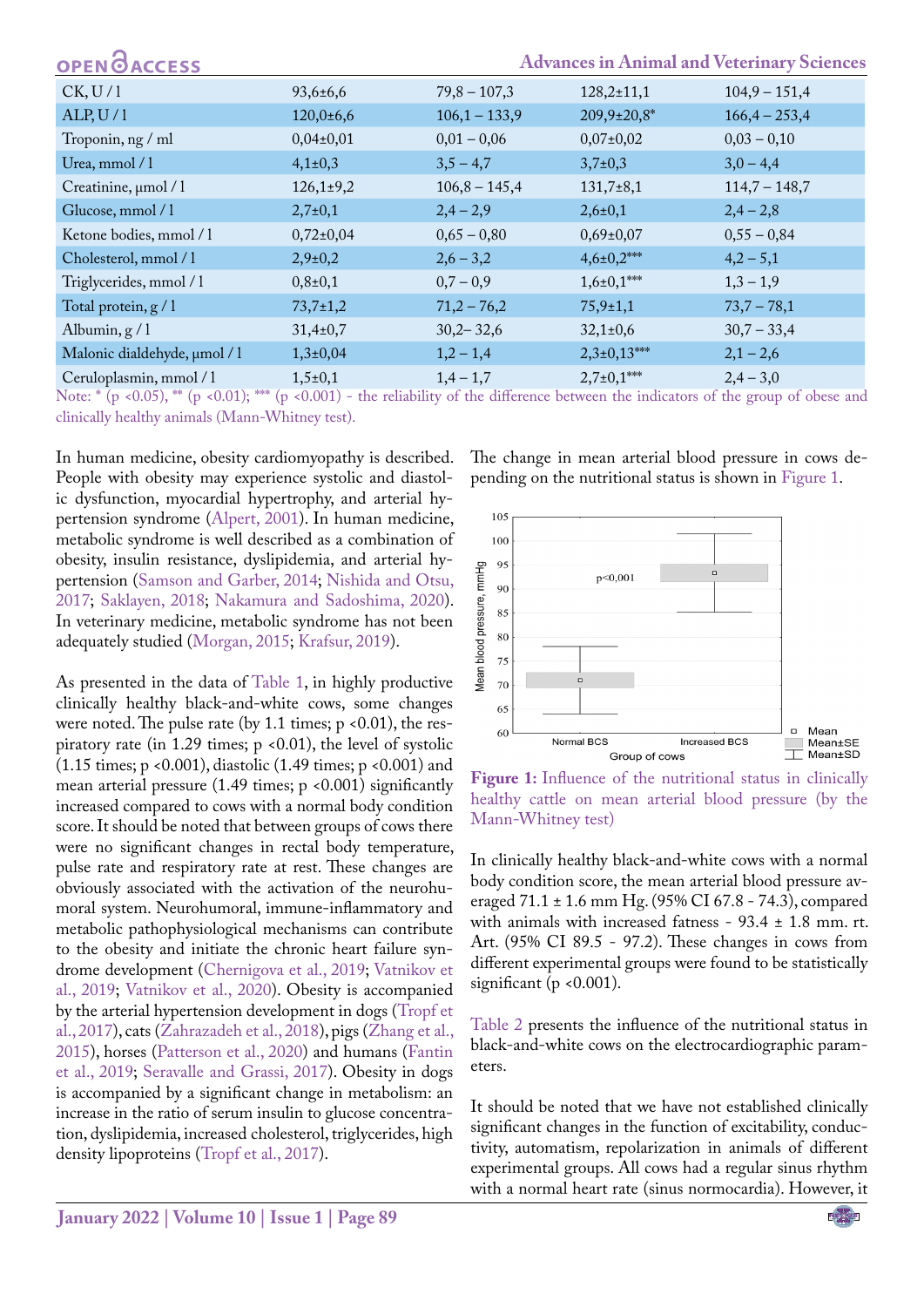**Advances in Animal and Veterinary Sciences**

was found that in clinically healthy cows with increased body condition, compared with those with normal body condition score values, there was a significant shortening of the PQ interval (by 1.16 times; p <0.001) and a decrease in the voltage of the P wave (by 1.46 times;  $p \le 0.001$ ), T (1.78 times; p <0.001), S (1.68 times; p <0.001) in standard lead II. These changes occurred in the range of reference norms for clinically healthy high-yielding dairy cows.

The results of studies on the effect of body weight condition in clinically healthy black-and-white cows on baseline echocardiographic parameters are shown in [Table 3.](#page-3-2)

When analyzing the results of echocardiographic studies in clinically healthy black-and-white cows, clinically significant changes were nor found [\(Table 3](#page-3-2)). In cows with an increased body condition score, compared with animals with normal body condition, there was a significant increase in IVSD (by  $1.13$  times;  $p \le 0.01$ ), LVS (by  $1.1$  times; p <0.01). However, these changes were not accompanied by hemodynamic disturbances and remodeling of the heart chambers. These changes in heart rate can be explained by the activation of the sympathetic part of the autonomic nervous system, which is also noted in cows wiht other metabolic diseases ([Aoki et al., 2020\)](#page-6-14). The decrease in the voltage of the electrocardiogram teeth in the experimental group of cows is associated with a decrease in electrical resistance during the deposition of adipose tissue in the body. Attention should be focused on the fact that the functions of excitability, conduction, automatism, repolarization of the myocardium are not impaired in black-and-white cows with obesity. By the method of echocardiographic study in cows with an increased body condition score, a significant increase in the diastolic size of the interventricular septum and the systolic size of the free wall of the left ventricle was established. Similar echocardiographic changes have been described in the development of obesity in dogs ([Tropf et](#page-7-15)  [al., 2017](#page-7-15)).

The study of the influence of the fatness degree in cows on the biochemical parameters in black-and-white cows is given in [Table 4](#page-3-3).

From the data presented in [Table 4](#page-3-3), it can be seen that in black-and-white cows with an increased body condition, in comparison with those of animals with a normal body condition, a significant increase in the serum activity of alanine aminotransferase (by 1.73 times; p <0.001) , lactate dehydrogenase  $(1.34 \text{ times}; \text{p} < 0.001)$  and alkaline phosphatase (1.75 times;  $p \le 0.05$ ), cholesterol concentration (1.58 times; p <0.001), triglycerides (2.0 times; p <0.001), malondialdehyde (1.77 times; p <0.001) and ceruloplasmin (1.8 times; p <0.001) was established.

These changes indicate a tendency towards the development of hepatocyte cytolysis syndrome and extrahepatic cholestasis in cows with increased body condition, as well as lipid metabolism disorders. Disturbances of lipid metabolism in dairy cows associated with increased body condition have also been described in other studies ([Wu et al.,](#page-7-18) [2020](#page-7-18); Karis et al., 2020).

Highly productive cows with high body condition parameters are susceptible to the development of oxidative stress ([Zahrazadeh et al., 2018](#page-8-1)[; Teng et al., 2018\)](#page-7-19). In our study, a significant increase in the concentration of malondialdehyde and ceruloplasmin was found in the blood serum of cows with increased body condition. Another study showed an increase in the concentration of malondialdehyde in the serum of cows with an increase in body condition at the beginning of lactation, which was a predictor of the development of subclinical ketosis ([Senoh et al.,](#page-7-20) [2019](#page-7-20)). Changes in the concentration of cardiac troponin in cows with an increase in body condition were not observed, which indicates the absence of the syndrome of cytolysis of cardiomyocytes.

Thus, the use of the body condition score, clinical and instrumental indicators, in combination with the determination of hematological parameters in practice, allows to monitor the health of dairy cows throughout the entire production cycle, as well as preventing the occurrence of pathological conditions in the tissues of the myocardium, liver and other internal organs and complications in the form of metabolic pathology.

#### **Conclusion**

The increased body condition in dairy cows of the blackand-white breed leads to a significant increase in heart rate, respiration rate, systolic, diastolic and mean arterial pressure. At the same time, there are no significant changes in electrocardiographic indicators. In cows, with an increase in body condition, sinus tachycardia develops, which leads to a significant decrease in the time of atrioventricular conduction (PQ interval). Cows with an increased body condition score showed a significant increase in the diastolic size of the interventricular septum and the systolic size of the free wall of the left ventricle. In obese black-and-white cows, a significant increase in the serum activity of alanine aminotransferase, lactate dehydrogenase and alkaline phosphatase, the concentration of cholesterol, triglycerides, malondialdehyde and ceruloplasmin was established. Control of the body condition score, clinical, electrocardiographic, echocardiographic and biochemical parameters in dairy cows makes it possible to prevent pathologies of metabolism and internal organs.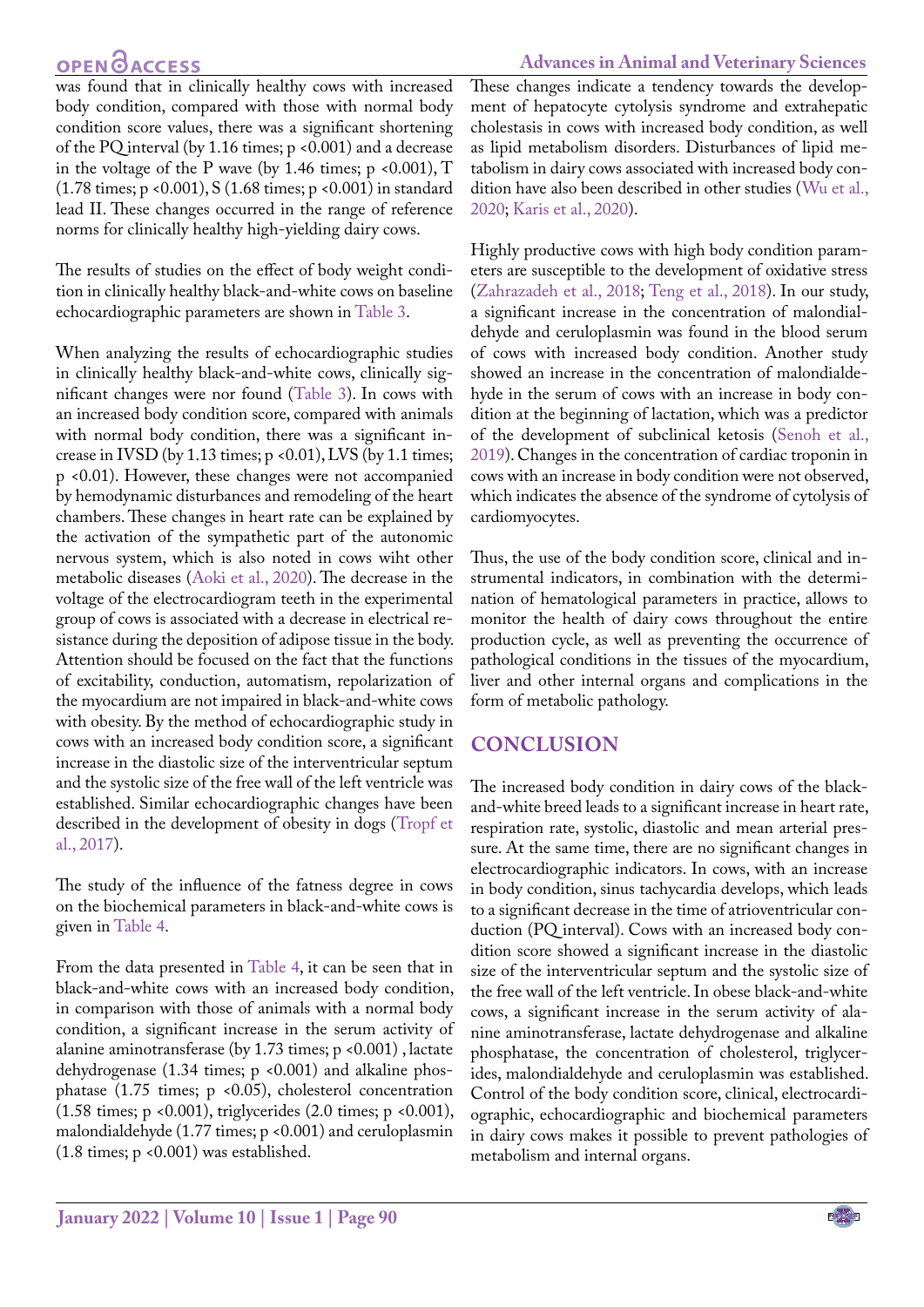#### **Advances in Animal and Veterinary Sciences**

### **OPEN**<sub>d</sub> **Acknowledgements**

This paper was financially supported by the Ministry of Education and Science of the Russian Federation on the program to improve the competitiveness of Peoples' Friendship University of Russia (RUDN University) among the world's leading research and education centers in the 2016-2020.

### **Conflict of interest**

We declare that authors have no competing interests.

#### **Authors contribution**

The authors contributed equally.

#### **References**

- <span id="page-6-10"></span>• Alpert MA (2001). Obesity cardiomyopathy: pathophysiology and evolution of the clinical syndrome. Am J Med Sci.<br>321(4): 225-236. https://doi.org/10.1097/00000441[https://doi.org/10.1097/00000441-](https://doi.org/10.1097/00000441-200104000-00003 ) [200104000-00003](https://doi.org/10.1097/00000441-200104000-00003 )
- <span id="page-6-8"></span>• Alpert MA, Omran J, Bostick BP (2016). Effects of Obesity on Cardiovascular Hemodynamics, Cardiac Morphology, and Ventricular Function. Curr Obes Rep. 5(4): 424-434. <https://doi.org/10.1007/s13679-016-0235-6>
- <span id="page-6-14"></span>• Aoki T, Itoh M, Chiba A, Kuwahara M, Nogami H, Ishizaki H, Yayou KI (2020). Heart rate variability in dairy cows with postpartum fever during night phase. PLoS One.15(11): e0242856. <https://doi.org/10.1371/journal.pone.0242856>
- <span id="page-6-6"></span>• Bonelli F, Vezzosi T, Meylan M, Nocera I, Ferrulli V, Buralli C, Meucci V, Tognetti R (2019). Comparison of smartphonebased and standard base-apex electrocardiography in healthy dairy cows. J Vet Intern Med. 33(2): 981-986. [https://doi.](https://doi.org/10.1111/jvim.15396 ) [org/10.1111/jvim.15396](https://doi.org/10.1111/jvim.15396 )
- • Chebel RC, Mendonça LGD, Baruselli PS (2018). Association between body condition score change during the dry period and postpartum health and performance. J Dairy Sci. 101(5): 4595-4614.<https://doi.org/10.3168/jds.2017-13732>
- <span id="page-6-12"></span>• Chernigova SV, Chernigov YV, Vatnikov YA, Kulikov EV, Popova IA, Shirmanov VI, Molchanova MA, Likhacheva IF, Voronina YY, Lukina DM (2019). Special aspects of systemic inflammation course in animals. Vet World. 12(7): 932-937. https://doi.org/10.14202/vetworld.2019.932-937
- <span id="page-6-2"></span>• Dervishi E, Zhang G, Hailemariam D, Goldansaz SA, Deng Q, Dunn SM, Ametaj BN (2016). Alterations in innate immunity reactants and carbohydrate and lipid metabolism precede occurrence of metritis in transition dairy cows. Res Vet Sci. 104: 30-39. [https://doi.org/10.1016/j.](https://doi.org/10.1016/j.rvsc.2015.11.004 ) [rvsc.2015.11.004](https://doi.org/10.1016/j.rvsc.2015.11.004 )
- <span id="page-6-4"></span>• Dong J, Loor JJ, Zuo R, Chen X, Liang Y, Wang Y, Shu X, Sun X, Jia H, Liu G, Wang Z, Li X, Li X (2019). Low abundance of mitofusin 2 in dairy cows with moderate fatty liver is associated with alterations in hepatic lipid metabolism. J Dairy Sci. 102(8): 7536-7547. [https://doi.org/10.3168/](https://doi.org/10.3168/jds.2019-16544 ) [jds.2019-16544](https://doi.org/10.3168/jds.2019-16544 )
- • D'Occhio MJ, Baruselli PS, Campanile G (2019). Influence of nutrition, body condition, and metabolic

US **January 2022 | Volume 10 | Issue 1 | Page 91**

status on reproduction in female beef cattle: A review. Theriogenology. 125: 277-284. [https://doi.org/10.1016/j.](https://doi.org/10.1016/j.theriogenology.2018.11.010) [theriogenology.2018.11.010](https://doi.org/10.1016/j.theriogenology.2018.11.010)

- <span id="page-6-1"></span>• Du X, Shen T, Wang H, Qin X, Xing D, Ye Q, Shi Z, Fang Z, Zhu Y, Yang Y, Peng Z, Zhao C, Lv B, Li X, Liu G, Li X (2018). Adaptations of hepatic lipid metabolism and mitochondria in dairy cows with mild fatty liver. J Dairy Sci. 101(10): 9544-9558[. https://doi.org/10.3168/jds.2018-]( https://doi.org/10.3168/jds.2018-14546 ) [14546]( https://doi.org/10.3168/jds.2018-14546 )
- <span id="page-6-0"></span>• Esposito G, Irons PC, Webb EC, Chapwanya A (2014). Interactions between negative energy balance, metabolic diseases, uterine health and immune response in transition dairy cows. Anim Reprod Sci. 144(3-4): 60-71. [https://doi.](https://doi.org/10.1016/j.anireprosci.2013.11.007 ) [org/10.1016/j.anireprosci.2013.11.007](https://doi.org/10.1016/j.anireprosci.2013.11.007 )
- <span id="page-6-13"></span>• Fantin F, Giani A, Zoico E, Rossi AP, Mazzali G, Zamboni M (2019). Weight Loss and Hypertension in Obese Subjects. Nutrients. 11(7): 1667. [https://doi.org/10.3390/nu11071667](https://doi.org/10.3390/nu11071667 )
- • Gärtner T, Gernand E, Gottschalk J, Donat K (2019). Relationships between body condition, body condition loss, and serum metabolites during the transition period in primiparous and multiparous cows. J Dairy Sci. 102(10): 9187-9199. [https://doi.org/10.3168/jds.2018-15762](https://doi.org/10.3168/jds.2018-15762 )
- <span id="page-6-7"></span>• Hallowell GD, Potter TJ, Bowen IM (2007). Methods and normal values for echocardiography in adult dairy cattle. J Vet Cardiol. 9(2): 91-98. [https://doi.org/10.1016/j.](https://doi.org/10.1016/j.jvc.2007.10.001 ) [jvc.2007.10.001](https://doi.org/10.1016/j.jvc.2007.10.001 )
- <span id="page-6-3"></span>• Humer E, Aditya S, Zebeli Q (2018). Innate immunity and metabolomic responses in dairy cows challenged intramammarily with lipopolysaccharide after subacute ruminal acidosis. Animal. 12(12): 2551-2560. [https://doi.](https://doi.org/10.1017/S1751731118000411 ) [org/10.1017/S1751731118000411](https://doi.org/10.1017/S1751731118000411 )
- • Karis P, Jaakson H, Ling K, Bruckmaier RM, Gross JJ, Pärn P, Kaart T, Ots M (2020). Body condition and insulin resistance interactions with periparturient gene expression in adipose tissue and lipid metabolism in dairy cows. J Dairy Sci. 103(4): 3708-3718. [https://doi.org/10.3168/jds.2019-](https://doi.org/10.3168/jds.2019-17373 ) [17373](https://doi.org/10.3168/jds.2019-17373 )
- <span id="page-6-9"></span>• Krafsur GM, Neary JM, Garry F, Holt T, Gould DH, Mason GL, Thomas MG, Enns RM, Tuder RM, Heaton MP, Brown RD, Stenmark KR (2019). Cardiopulmonary remodeling in fattened beef cattle: a naturally occurring large animal model of obesity-associated pulmonary hypertension with left heart disease. Pulm Circ. 9(1): 2045894018796804. [https://](https://doi.org/10.1177/2045894018796804 ) [doi.org/10.1177/2045894018796804](https://doi.org/10.1177/2045894018796804 )
- • López-Gatius F, Yániz J, Madriles-Helm D (2003). Effects of body condition score and score change on the reproductive performance of dairy cows: a meta-analysis. Theriogenology.<br>59(3-4): 801-12. https://doi.org/10.1016/S0093[https://doi.org/10.1016/S0093-](https://doi.org/10.1016/S0093-691X(02)01156-1 ) [691X\(02\)01156-1](https://doi.org/10.1016/S0093-691X(02)01156-1 )
- • Melendez P, Bargo F, Tuñón G, Grigera J (2020). Associations between postpartum diseases and milk yield and changes in body condition between drying off and parturition of dairy cows in Argentina. N Z Vet J. 68(5): 297-303. [https://doi.or](https://doi.org/10.1080/00480169.2020.1763218 ) [g/10.1080/00480169.2020.1763218](https://doi.org/10.1080/00480169.2020.1763218 )
- <span id="page-6-11"></span>• Morgan R, Keen J, McGowan C (2015). Equine metabolic syndrome. Vet Rec. 177(7): 173-179. [https://doi.](https://doi.org/10.1136/vr.103226 ) [org/10.1136/vr.103226](https://doi.org/10.1136/vr.103226 )
- <span id="page-6-5"></span>• Mossa F, Carter F, Walsh SW, Kenny DA, Smith GW, Ireland JL, Hildebrandt TB, Lonergan P, Ireland JJ, Evans AC (2013). Maternal undernutrition in cows impairs ovarian and cardiovascular systems in their offspring. Biol Reprod. 88(4): 92.<https://doi.org/10.1095/biolreprod.112.107235>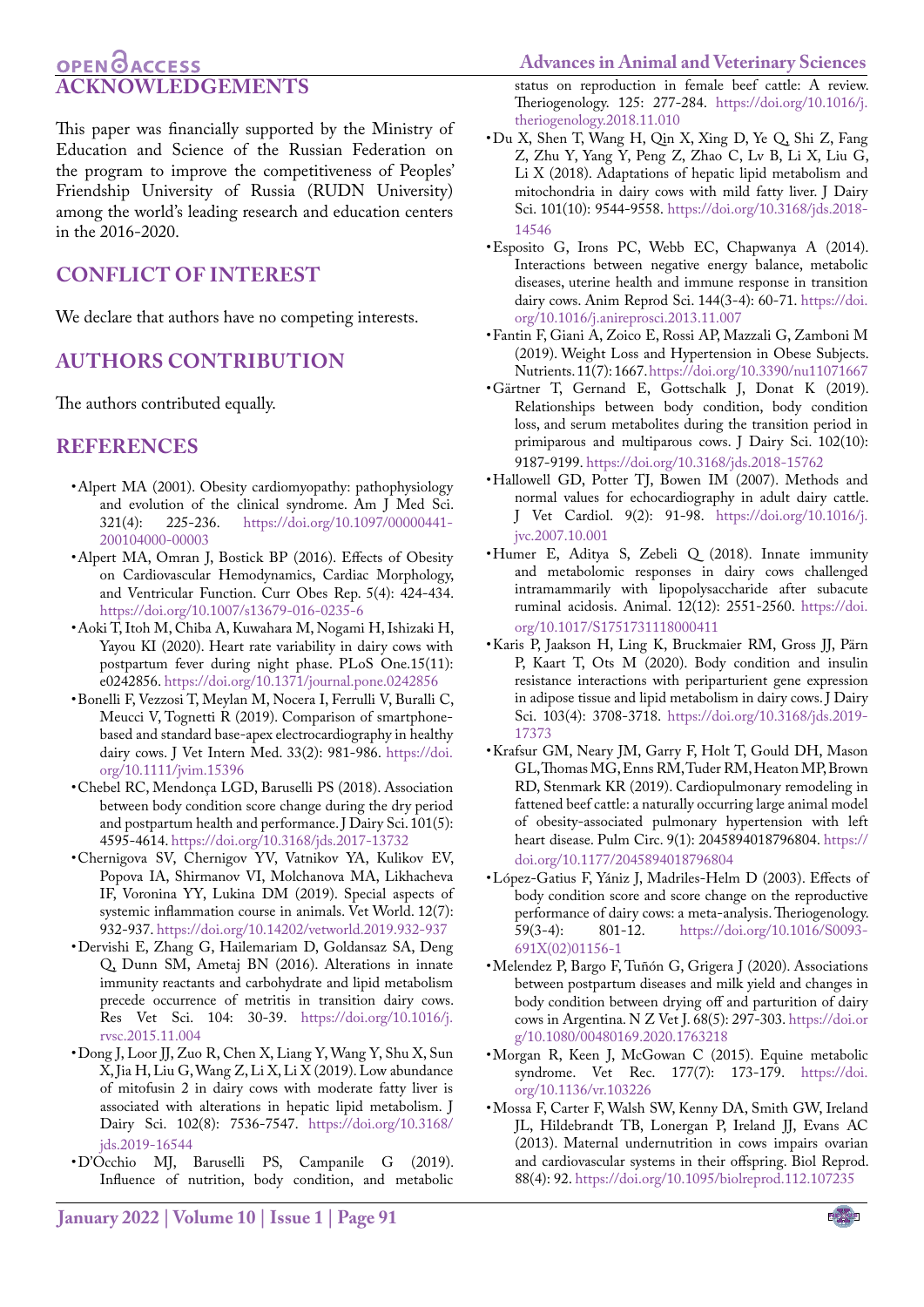### **OPEN GACCESS**

- <span id="page-7-13"></span>• Nakamura M, Sadoshima J (2020). Cardiomyopathy in obesity, insulin resistance and diabetes. J Physiol. 598(14): 2977- 2993. <https://doi.org/10.1113/JP276747>
- • Neeland IJ, Ross R, Després JP, Matsuzawa Y, Yamashita S, Shai I, Seidell J, Magni P, Santos RD, Arsenault B, Cuevas A, Hu FB, Griffin B, Zambon A, Barter P, Fruchart JC, Eckel RH; International Atherosclerosis Society; International Chair on Cardiometabolic Risk Working Group on Visceral Obesity (2019). Visceral and ectopic fat, atherosclerosis, and cardiometabolic disease: a position statement. Lancet Diabetes Endocrinol. 7(9): 715-725[. https://doi.]( https://doi.org/10.1016/S2213-8587(19)30084-1 ) [org/10.1016/S2213-8587\(19\)30084-1]( https://doi.org/10.1016/S2213-8587(19)30084-1 )
- <span id="page-7-11"></span>• Nishida K, Otsu K (2017). Inflammation and metabolic cardiomyopathy. Cardiovasc Res.113(4): 389-398. [https://](https://doi.org/10.1093/cvr/cvx012 ) [doi.org/10.1093/cvr/cvx012](https://doi.org/10.1093/cvr/cvx012 )
- • Otten J, Stomby A, Waling M, Isaksson A, Söderström I, Ryberg M, Svensson M, Hauksson J, Olsson T (2018). A heterogeneous response of liver and skeletal muscle fat to the combination of a Paleolithic diet and exercise in obese individuals with type 2 diabetes: a randomised controlled trial. Diabetologia. 61(7): 1548-1559. [https://doi.](https://doi.org/10.1007/s00125-018-4618-y ) [org/10.1007/s00125-018-4618-y](https://doi.org/10.1007/s00125-018-4618-y )
- <span id="page-7-16"></span>• Patterson RL, Mallicote MF, Long MT, Brooks SA (2020). Metabogenomics reveals four candidate regions involved in the pathophysiology of Equine Metabolic Syndrome. Mol Cell Probes. 53: 101620. [https://doi.org/10.1016/j.](https://doi.org/10.1016/j.mcp.2020.101620 ) [mcp.2020.101620](https://doi.org/10.1016/j.mcp.2020.101620 )
- • Puppel K, Gołębiewski M, Solarczyk P, Grodkowski G, Slósarz J, Kunowska-Slósarz M, Balcerak M, Przysucha T, Kalińska A, Kuczyńska B (2019). The relationship between plasma β-hydroxybutyric acid and conjugated linoleic acid in milk as a biomarker for early diagnosis of ketosis in postpartum Polish Holstein-Friesian cows. BMC Vet Res. 15(1): 367. [https://doi.org/10.1186/s12917-019-2131-2](https://doi.org/10.1186/s12917-019-2131-2  )
- <span id="page-7-1"></span>• Putman AK, Brown JL, Gandy JC, Wisnieski L, Sordillo LM (2018). Changes in biomarkers of nutrient metabolism, inflammation, and oxidative stress in dairy cows during the transition into the early dry period. J Dairy Sci. 101(10): 9350-9359.<https://doi.org/10.3168/jds.2018-14591>
- <span id="page-7-7"></span>• Quigley A, Connolly D, Cummins W (2018). The application of dispersive liquid-liquid microextraction in the analyses of the fatty acid profile in bovine milk in response to changes in body condition score. J Chromatogr B Analyt Technol Biomed Life Sci. 1073: 130-135. [https://doi.org/10.1016/j.](https://doi.org/10.1016/j.jchromb.2017.12.014 ) [jchromb.2017.12.014](https://doi.org/10.1016/j.jchromb.2017.12.014 )
- <span id="page-7-0"></span>• Rudenko P, Sachivkina N, Vatnikov Y, Shabunin S, Engashev S, Kontsevaya S, Karamyan A, Bokov D, Kuznetsova O, Vasilieva E (2021). Role of microorganisms isolated from cows with mastitis in Moscow region in biofilm formation. Vet World. 14(1): 40-48. [https://doi.org/10.14202/](https://doi.org/10.14202/vetworld.2021.40-48 ) [vetworld.2021.40-48](https://doi.org/10.14202/vetworld.2021.40-48 )
- <span id="page-7-12"></span>• Saklayen MG (2018). The Global Epidemic of the Metabolic Syndrome. Curr Hypertens Rep. 20(2): 12[. https://doi.]( https://doi.org/10.1007/s11906-018-0812-z ) [org/10.1007/s11906-018-0812-z]( https://doi.org/10.1007/s11906-018-0812-z )
- <span id="page-7-3"></span>• Salcedo-Tacuma D, Parales-Giron J, Prom C, Chirivi M, Laguna J, Lock AL, Contreras GA (2020). Transcriptomic profiling of adipose tissue inflammation, remodeling, and lipid metabolism in periparturient dairy cows (Bos taurus). BMC Genomics. 21(1): 824. [https://doi.org/10.1186/](https://doi.org/10.1186/s12864-020-07235-0) [s12864-020-07235-0](https://doi.org/10.1186/s12864-020-07235-0)
- <span id="page-7-10"></span>• Samson SL, Garber AJ (2014). Metabolic syndrome. Endocrinol Metab Clin North Am. 43(1): 1-23. [https://doi.](https://doi.org/10.1016/j.ecl.2013.09.009)

[org/10.1016/j.ecl.2013.09.009](https://doi.org/10.1016/j.ecl.2013.09.009)

- • Schuh K, Sadri H, Häussler S, Webb LA, Urh C, Wagner M, Koch C, Frahm J, Dänicke S, Dusel G, Sauerwein H (2019). Comparison of performance and metabolism from late pregnancy to early lactation in dairy cows with elevated v. normal body condition at dry-off. Animal. 13(7): 1478-1488 <https://doi.org/10.1017/S1751731118003385>.
- <span id="page-7-20"></span>• Senoh T, Oikawa S, Nakada K, Tagami T, Iwasaki T (2019). Increased serum malondialdehyde concentration in cows with subclinical ketosis. J Vet Med Sci. 81(6): 817-820. <https://doi.org/10.1292/jvms.18-0777>
- <span id="page-7-17"></span>• Seravalle G, Grassi G (2017). Obesity and hypertension. Pharmacol Res. 122: 1-7. [https://doi.org/10.1097/01.](https://doi.org/10.1097/01.hjh.0000524024.10510.65 ) [hjh.0000524024.10510.65](https://doi.org/10.1097/01.hjh.0000524024.10510.65 )
- <span id="page-7-4"></span>• Singh AK, Bhakat C, Mandal DK, Mandal A, Rai S, Chatterjee A, Ghosh MK (2020). Effect of reducing energy intake during the dry period on milk production, udder health, and body condition score of Jersey crossbred cows in the tropical lower Gangetic region. Trop Anim Health Prod. 52(4): 1759-1767. [https://doi.org/10.1007/s11250-019-02191-8](https://doi.org/10.1007/s11250-019-02191-8 )
- <span id="page-7-9"></span>• Smith TR, Hippen AR, Beitz DC, Young JW (1997). Metabolic characteristics of induced ketosis in normal and obese dairy cows. J Dairy Sci. 80(8): 1569-1581. [https://doi.org/10.3168/](https://doi.org/10.3168/jds.S0022-0302(97)76087-9) [jds.S0022-0302\(97\)76087-9](https://doi.org/10.3168/jds.S0022-0302(97)76087-9)
- <span id="page-7-6"></span>• Steeneveld W, Amuta P, van Soest FJS, Jorritsma R, Hogeveen H (2020). Estimating the combined costs of clinical and subclinical ketosis in dairy cows. PLoS One. 15(4): e0230448 <https://doi.org/10.1371/journal.pone.0230448>.
- <span id="page-7-8"></span>• Stepanova N, Korol L, Burdeyna O (2019). Oxidative Stress in Peritoneal Dialysis Patients: Association with the Dialysis Adequacy and Technique Survival. Indian J Nephrol. 29(5): 309-316. [https://doi.org/10.4103/ijn.IJN\\_242\\_18](https://doi.org/10.4103/ijn.IJN_242_18 )
- <span id="page-7-19"></span>• Teng KT, McGreevy PD, Toribio JALML, Raubenheimer D, Kendall K, Dhand NK (2018). Associations of body condition score with health conditions related to overweight and obesity in cats. J Small Anim Pract. 59(10): 603-615. [https://doi.org/10.1111/jsap.12905](https://doi.org/10.1111/jsap.12905 )
- <span id="page-7-15"></span>• Tropf M, Nelson OL, Lee PM, Weng HY (2017). Cardiac and Metabolic Variables in Obese Dogs. J Vet Intern Med. 31(4): 1000-1007. [https://doi.org/10.1111/jvim.14775](https://doi.org/10.1111/jvim.14775 )
- <span id="page-7-14"></span>• Vatnikov YA, Rudenko AA, Usha BV, Kulikov EV, Notina EA, Bykova IA, Khairova NI, Bondareva IV, Grishin VN, Zharov AN (2020). Left ventricular myocardial remodeling in dogs with mitral valve endocardiosis. Vet World. 13(4): 731-738. [https://doi.org/10.14202/vetworld.2020.731-738](https://doi.org/10.14202/vetworld.2020.731-738 )
- <span id="page-7-2"></span>• Vatnikov Y, Rudenko A, Rudenko P, Kulikov E, Karamyan A, Lutsay V, Medvedev I, Byakhova V, Krotova E, Molvhanova M (2020). Immune-inflammatory concept of the pathogenesis of chronic heart failure in dogs with dilated cardiomyopathy. Vet World. 12(9): 1491-1498. [https://doi.](https://doi.org/10.14202/vetworld.2019.1491-1498 ) [org/10.14202/vetworld.2019.1491-1498](https://doi.org/10.14202/vetworld.2019.1491-1498 )
- • Vailati-Riboni M, Crookenden M, Kay JK, Meier S, Mitchell MD, Heiser A, Roche JR, Loor JJ (2020). Hepatic onecarbon metabolism enzyme activities and intermediate metabolites are altered by prepartum body condition score and plane of nutrition in grazing Holstein dairy cows. J Dairy Sci. 103(3): 2662-2676. [https://doi.org/10.3168/](https://doi.org/10.3168/jds.2019-16798 ) [jds.2019-16798](https://doi.org/10.3168/jds.2019-16798 )
- <span id="page-7-18"></span>• Wu ZL, Chen SY, Qin C, Jia X, Deng F, Wang J, Lai SJ (2020). Clinical Ketosis-Associated Alteration of Gene Expression in Holstein Cows. Genes (Basel). 11(2): 219. [https://doi.](https://doi.org/10.3390/genes11020219 ) [org/10.3390/genes11020219](https://doi.org/10.3390/genes11020219 )
- <span id="page-7-5"></span>• Wu J, Liu J, Wang D (2020). Effects of body condition on the